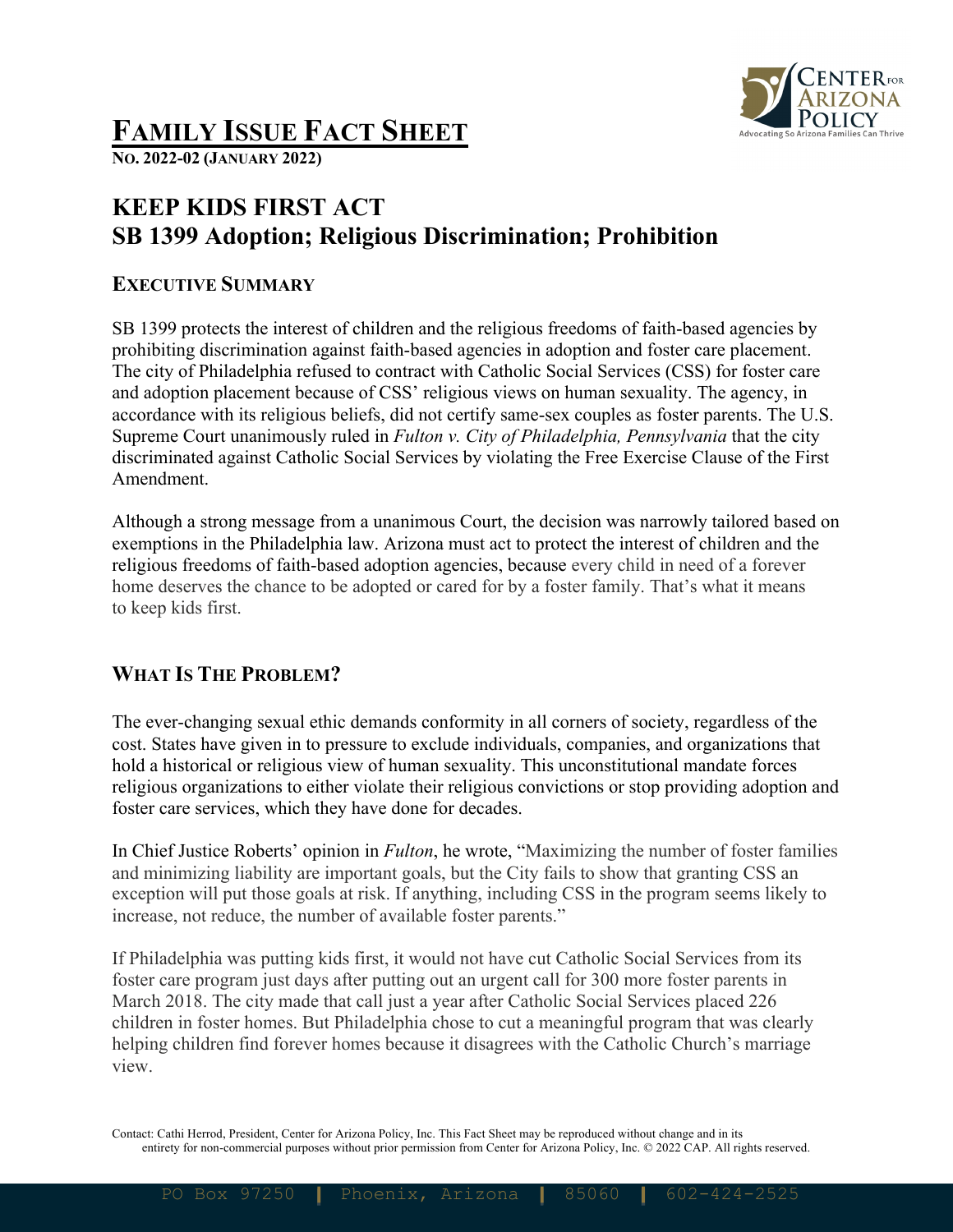

#### **WHAT DOES THE BILL DO?**

SB 1399 protects adoption agencies and foster care providers by prohibiting the state government from taking any discriminatory action against a person who advertises, provides, or facilitates adoption or foster care based upon, or in a manner consistent with, a religious belief or exercise of religion.

The bill protects foster and adoptive parents by prohibiting the state government from taking any discriminatory action against a prospective foster or adoptive parent on the basis that the person guides, instructs, or raises a child, or intends to guide, instruct, or raise a child based upon, or in a manner consistent with, a religious belief or exercise of religion. State government may consider whether a person shares the same religion or faith tradition as a foster or adoptive child when considering placement of the child, in order to prioritize placement with a person of the same religion or faith tradition.

SB 1399 prohibits discriminatory actions such as altering the way religious adoption agencies are taxed, altering the grant process, denying benefits, imposing fees, denying licenses and accreditations, and hiring, firing, and disciplinary actions.

The bill provides for a claim or defense against the state in any judicial or administrative proceeding. Remedies may include declaratory relief, injunctive relief, compensatory damages, reasonable attorneys' fees, and other appropriate relief.

### **TALKING POINTS**

- **1. Every child in need of a forever home deserves the chance to be adopted or cared for by a foster family. That's what it means to keep kids first.**
- **2. All Americans have the freedom to live and work according to their religious beliefs. Adoption and foster care providers are no different.**
- **3. We live in a pluralistic society; we should not punish those who believe that the best home for a child includes a married mother and father, especially when punishment necessarily means more children with no home at all.**
- **4. Shutting down faith-based adoption and foster care providers—like Philadelphia tried to do—means** *fewer* **children will have a chance to find a home. That's not keeping kids first.**

#### **CONCLUSION**

Contact: Cathi Herrod, President, Center for Arizona Policy, Inc. This Fact Sheet may be reproduced without change and in its entirety for non-commercial purposes without prior permission from Center for Arizona Policy, Inc. © 2022 CAP. All rights reserved.